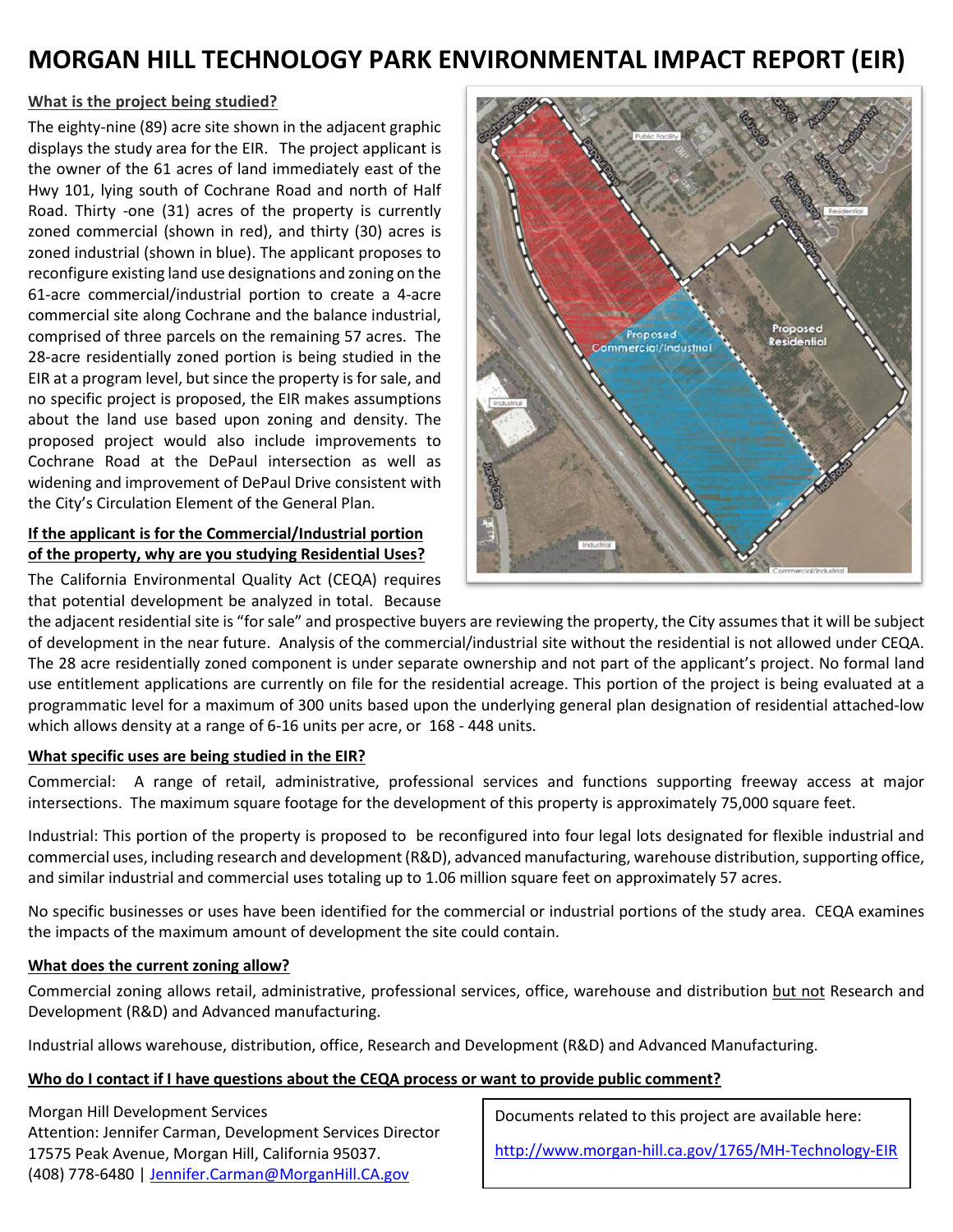#### **Morgan Hill Technology Park Conceptual Plan**



Industrial Building 1 is designed to be divisible into up to two tenant spaces. Industrial Buildings 2 and 3 are designed to be divisible into up to four tenant spaces, for 100 percent industrial use including manufacturing/assembly/distribution/ fulfillment uses. The buildings will be designed with a maximum height of 55 feet with the ability to increase the maximum height of a small portion of a building to 90 feet on the west side of the project to accommodate potential future telecommunication uses that could serve the project and City. The dock doors shown on the conceptual plan below help to guide the overall traffic analysis to look at potential maximum traffic generation. The analysis would also generate mitigations to the project that would reduce impacts to the surrounding area.

The parcel that is depicted as 'Not a Part' on the applicant's conceptual site plan, is not owned or controlled by the property owner similar to the residential acreage, will be evaluated for future industrial uses, although no specific development application is proposed at this time. The EIR will assume 45,000 square feet of industrial office at this location.

#### **What happens after the Environmental Review process?**

Before a project can be approved, the project will be required to secure additional permits including a Design Review permit, which will evaluate and guide the physical look and setting of the project, consistent with Morgan Hill industrial park design guidelines. Design permit review will include building elevations,screening, setbacks, and landscaping similar to Morgan Hill Ranch Industrial Park and the Madrone Industrial Park standards. Both of these industrial parks have facilitated buildings of similar size and character to the concept project. Morgan Hill Ranch is 244 acres accommodating 4 Million sf industrial and 389 units residential with 2800 current employees. Madrone Industrial Park is 71 acres accommodating 1 million sf with 741 jobs. The balance of the industrial area on the north side of Cochrane Road (no Retail/Commercial-Non Toeniskoetter owned property) is 80 acres accommodating 755,000 square foot of industrial uses with 619 current employees.

# **How the Environmental Review Process Works**

#### **What is CEQA and its purpose?**

CEQA stands for California Environmental Quality Act. The state law was enacted in 1970 for protection of environmental resources. The law requires California's public agencies and local governments to measure the environmental impacts of development projects or other major land use decisions, and to limit or avoid those impacts when possible.

#### **What is an EIR?**

The purpose of the project Environmental Impact Report (EIR) is to identify and evaluate the significant effects of the project on the environment, to identify alternatives to the project, and to indicate how and whether the significant effects can be mitigated